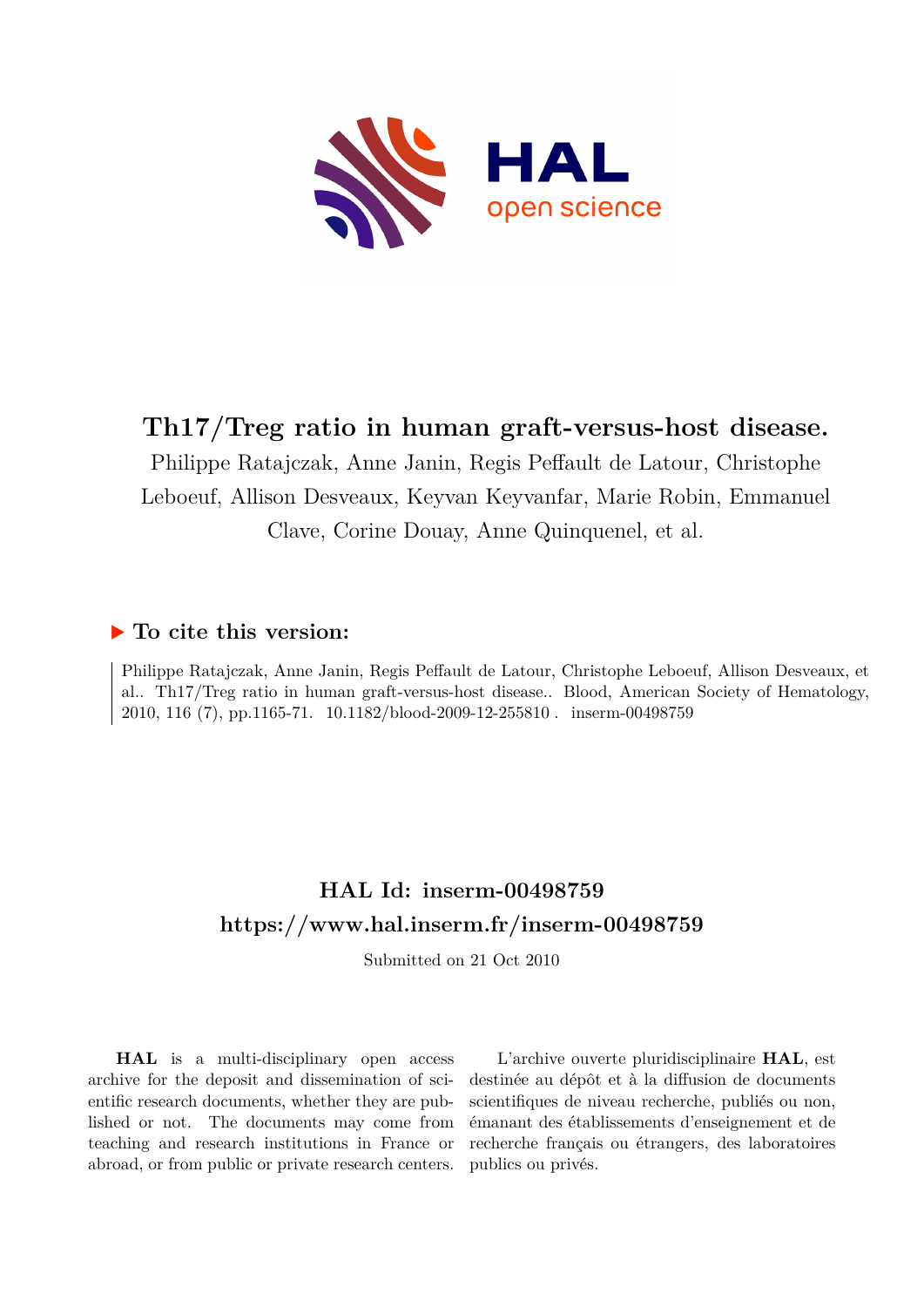# *Th17/Treg ratio in human graft-versus-host disease*

Philippe Ratajczak <sup>1</sup>, Anne Janin <sup>12</sup>, Regis Peffault De Latour <sup>13</sup>, Christophe Leboeuf <sup>1</sup>, Allison Desveaux <sup>1</sup>, Keyvan Keyvanfar <sup>3</sup>, **Marie Robin** <sup>4</sup> **, Emmanuel Clave** 5 6 **, Corine Douay** 5 6 **, Anne Quinquenel** <sup>4</sup> **, Claire Pichereau** <sup>4</sup> **, Philippe Bertheau** 1 2 **, Jean Yves Mary** <sup>7</sup> **, Gerard Soci**é 1 4 8 \*

<sup>1</sup> Gvh et Gvl : Physiopathologie Chez l'Homme et Chez l'Animal, Incidence et Role Therapeutique INSERM : U728, Université Paris-Diderot *- Paris VII , Hopital Saint-Louis - Centre Hayem PARIS VII 1, Avenue Claude Vellefaux 75475 PARIS CEDEX 10,FR*

*Service d anatomo-pathologie 2*  ' *Assistance publique - H*ô*pitaux de Paris (AP-HP) , H*ô*pital Saint-Louis , Universit*é *Paris-Diderot - Paris VII , 1 avenue Claude Vellefaux 75475 Paris cedex 10,FR*

*NIH, NHLBI 3 NIH , Hematology Branch , Bethesda, Maryland,,US*

*Service d H matologie Greffe 4*  ' é *Assistance publique - H*ô*pitaux de Paris (AP-HP) , H*ô*pital Saint-Louis , Universit*é *Paris-Diderot - Paris VII , Paris, F-75010,FR*

*Laboratoire d Immunologie et d Histocompatibilit 5*  ' ' é *Assistance publique - H*ô*pitaux de Paris (AP-HP) , H*ô*pital Saint-Louis , Universit*é *Paris-Diderot - Paris VII , Paris, F-75010,FR*

*H matologie -Immunologie -Cibles th rapeutiques 6* <sup>é</sup> <sup>é</sup> *INSERM : U940 , Universit*é *Paris-Diderot - Paris VII , FR*

*Biostatistique et pidemiologie clinique 7* <sup>é</sup> *INSERM : U717 , Universit*é *Paris-Diderot - Paris VII , Hopital Saint-Louis PARIS VII 1, Avenue Claude Vellefaux 75475 PARIS CEDEX 10,FR*

*Unit d h matologie et de transplantation 8* <sup>é</sup> ' <sup>é</sup> *Assistance publique - H*ô*pitaux de Paris (AP-HP) , H*ô*pital Saint-Louis , Paris,FR*

\* Correspondence should be adressed to: Gerard Socié <gerard.socie@sls.aphp.fr >

### **Abstract**

**Th17 cells have never been explored in human GvHD. We studied the correlation between the presence of Th17 cells in the gastro-intestinal (GI) tract and in the skin with histological and clinical parameters. We first analyzed a cohort of 40 patients with** suspected GvHD of the GI tract. TNF, TNF receptors, and Fas expression, and apoptotic cell, CD4<sup>+</sup> IL-17<sup>+</sup> cells (Th17) and CD4<sup>+</sup> **Foxp3<sup>+</sup> cells (T<sub>reg</sub>) were quantified. A Th17/T<sub>reg</sub> ratio<1 correlated both with the clinical diagnosis (p<0.001), and**  $\geq 2$  **pathologic** grade (p<0.001). A Th17/T<sub>reg</sub> ratio<1 also correlated with the intensity of apoptosis of epithelial cells (p=0.03), Fas expression in the cellular infiltrate (p=0.003), TNF and TNF receptors expression (p<0.001). We then assessed Th17/T<sub>reg</sub> ratio in two other independent cohorts; a second cohort of 30 patients and confirmed that  $Th17/T_{rec}$  ratio<1 correlated with the pathological grade of GI GvHD. **Finally 15 patients with skin GvHD and 11 patients with skin rash but without pathological GvHD were studied. Results in this third cohort of patients with skin disease confirmed those found in patients with GI GvHD. These analyses in 96 patients suggest that Th17/T**<sub>reg</sub> ratio could be a sensitive and specific pathological in situ biomarker of GvHD.

**MESH Keywords** Adult ; Cohort Studies ; Female ; Graft vs Host Disease ; immunology ; metabolism ; Hematologic Neoplasms ; immunology ; metabolism ; therapy ; Humans ; Interleukin-17 ; immunology ; metabolism ; Male ; Middle Aged ; Prognosis ; Skin Diseases ; immunology ; metabolism ; therapy ; T-Lymphocytes, Regulatory ; immunology ; metabolism ; Tumor Necrosis Factor-alpha ; metabolism

# **Introduction**

Graft versus host disease (GvHD) involves dysregulation of inflammatory cytokine cascades and distorted donor cellular response against host alloantigens (reviewed in 1). The characterization of  $CD4^+$ /interleukin 17 (IL-17)-secreting subset (Th17) and of the regulatory CD4<sup>+</sup> /Foxp3<sup>+</sup> cell (T<sub>reg</sub>) has had a major impact on our understanding of immune processes 2 –6. Th17 and T<sub>reg</sub> might contribute to human autoimmune diseases, including inflammatory bowel disease (IBD) 2 –5 . Experimental data suggest a reciprocal relationship between Th17-induced pathology, and  $T_{\text{res}}$  regulatory role. In murine models, Th17 cells induce autoimmunity through tissue inflammation promotion, and innate immune system mobilization 2 –5 . However, in the gut Th17 cells might also have modulatory and protective roles. Murine models provide recent controversial results on the role of Th17 in GvHD 4, 7 –11. We are not aware of any published data on Th17 cells in human GvHD. To investigate their potential implication in GvHD-induced inflammation, we studied Th17 and  $T_{\text{res}}$  in 3 independent cohorts of patients (n=96) who had gut or skin biopsies and their relationship with histological and clinical parameters.

# **Patients and methods**

#### **Patients**

Our primary aim was to study Th17 and Treg populations in the setting of gastro-intestinal (GI) GvHD. Biopsies were performed as diagnostic procedures for digestive symptoms. Clinical grading used the 1994 consensus conference criteria 12 and pathological were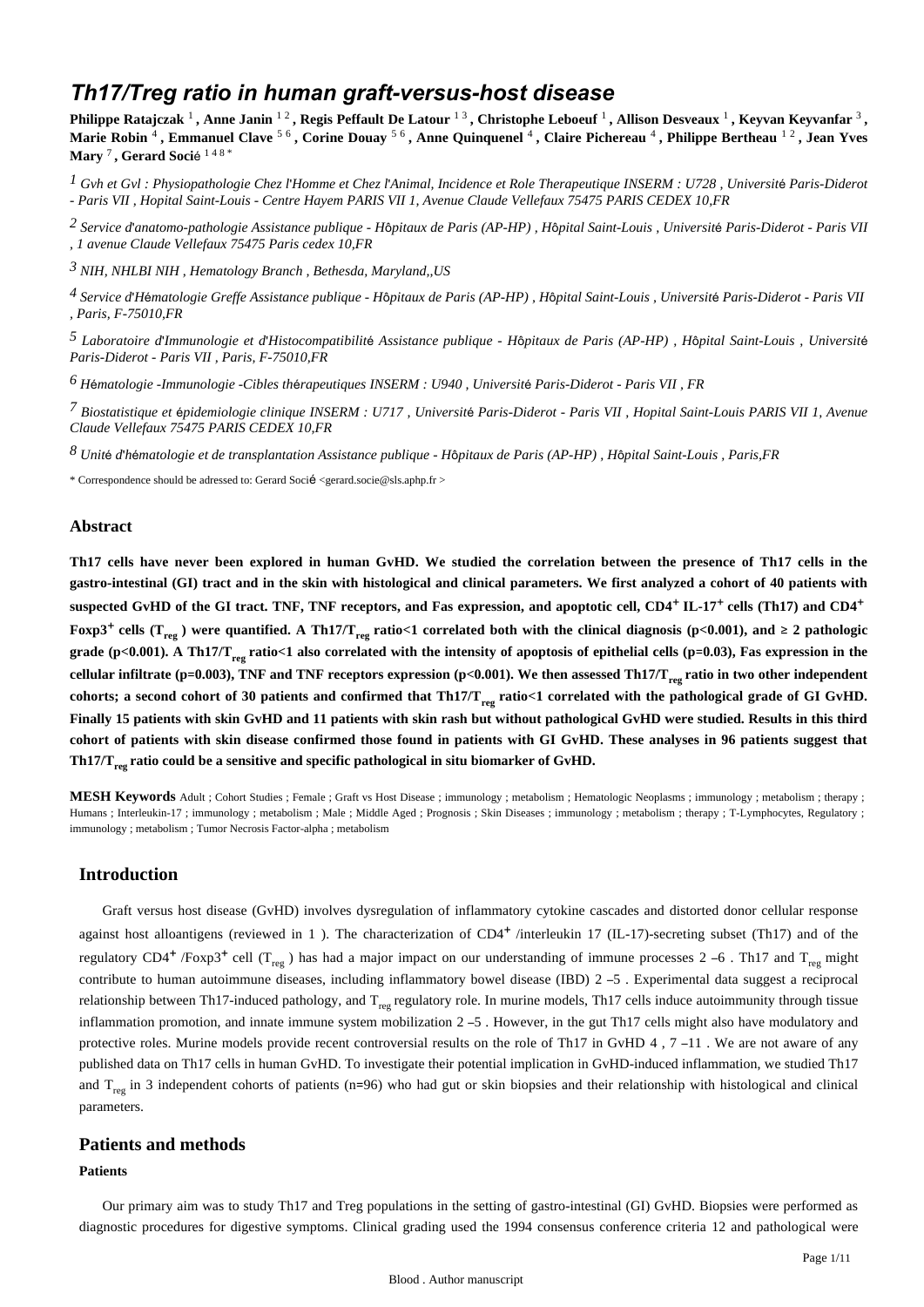performed as previously described 13 . Hospital Saint Louis ethical review board approved the design of this study. Patients with digestive symptoms underwent endoscopy and biopsies before any treatment with steroids. We first took advantage of a first study 13 in which patients biopsies have been extensively studied for Fas, TNF and apoptosis pathways to search for Treg and Th17 infiltration and association with Fas and TNF pathways (if any). Then, we aimed to confirm results of Treg and Th17 localization in an independent cohort of patients with GI GvHD and search for a role (if any) of the intensity of the conditioning regimen. Finally we studied these cell subsets in patient with skin GvHD. Thus, 3 different cohorts of patients (total n=96) were sequentially studied:

40 out of 78 patients from the previously published cohort had available duodenal biopsies. Median age was 34 years. Conditioning regimens (all myeloablative) included total body irradiation (TBI) and cyclophosphamide (n=13), or associated busulfan (Bu) and cyclophosphamide (n=15). Acute lymphoblastic leukemia patients received TBI or Bu with melphalan and cytarabine (n=9). Aplastic anemia patients received cyclophosphamide and anti-thymocyte globulins. Cyclosporine and methotrexate were used for most patients (n= 28). Patients underwent duodenal biopsies for unexplained nausea or vomiting (n= 9) or stage 1–2 diarrhea (n=31).

A second cohort of 30 patients with GI biopsy was studied to confirm in an independent series biological results in GI-GvHD. It included:

11 patients (4 males, 7 females; median age 30 years) with pathological GI GvHD who underwent an allogeneic SCT after myeloablative conditioning. Ten patients were grafted for hematological malignancies. All had stage 2 clinical lower GI GvHD at the time of biopsy.

10 patients (6males, 4 females; median age 48 years) who underwent SCT after a reduced intensity conditioning that included fludarabine and 2Gy TBI in 6 patients (according to the Seattle's regimen) and low dose IV busulfan fludarabine and ATG in 4 patients (according to the MD Anderson's regimen). All 10 patients with hematological malignancies had also biopsy-proven GI GvHD (8 patients had stage 1 and 2 patients had stage 2 lower GI GvHD at the time of biopsy).

Finally, 9 patients who had no evidence of pathological GvHD at the time of upper GI biopsy were used as controls in this second cohort. These patients (6 males, 3 females; median age 30 years) underwent SCT for hematological malignancies either after a myeloablative (n=5), or a Fludarabine + 2Gy TBI reduced intensity conditioning (n=4) (4 patients had stage 1 lower GI GvHD at the time of biopsy and 5 patients had unexplained nausea/vomiting).

• Finally, a 3<sup>rd</sup> cohort of 26 patients with skin rash was studied. This series included 10 patients with biopsy-proven acute GVHD, 5 patients with evidence of pathological chronic GvHD and 11 patients without evidence of GvHD after pathological examination of skin biopsies. The 10 patients (7 males, 3 females; median age 34 years) with acute GvHD all underwent SCT for hematological malignancies after a myeloablative conditioning regimen. Four out of the 5 patients with chronic GvHD (3 males, 2 females, median age 43 years) also received a myeloablative conditioning, and all 5 had acute leukemia. Finally among the 11 patients (7 males, 4 females; median age 36 years) without pathological skin GvHD, 9 underwent SCT for malignant diseases and 2 for Fanconi anemia.

#### **Methods**

Duodenal biopsies during fiber-optic examination and skin biopsies were performed, as previously described 13 –14 . All biopsies were performed before any steroid treatment, and for GI biopsies two of them used for systematic viral or fungal infection detection. Histological digestive and skin GVHD grading was done as previously described 13 .

TUNEL assay and immunohistochemistry were performed on frozen sections using CD45RA (Dako, Denmark), CD68 (Dako, Denmark), CD95 (Pharmingen, Germany), TNF (Genzyme, United Kingdom), and TNF receptors, TNFr55 and TNFr75 (Ig-G monoclonal antibodies kind gift from MBrockaus, Switzerland) as primary antibodies. Double immunostainings were performed with Ventana Discovery reagents (Ventana, Arizona). For Foxp3/CD4 or Foxp3/CD8 incubation with monoclonal mouse antibody against human Foxp3 (clone22510, Abcam; dilution1:50), detected by UltraMap detection kit, was followed by incubation with mouse monoclonal antibody against human CD4 (clone4B12, Ménarini; dilution1:20) or with monoclonal antibody against human CD8 (cloneCD8/144B, Abcam; dilution1:100) detected by FastRed detection kit. For IL-17/CD4 double immunostaining, incubation with polyclonal rabbit antibody against IL-17 (H-132sc-7927, Santa-Cruz; dilution1:100), detected by UltraMap detection kit, was followed by an incubation with a mouse monoclonal antibody directed against human CD4 (clone 4B12, Ménarini; dilution 1:20), detected by FastRed detection kit. Endogenous peroxidase inhibition and nonspecific binding sites blocking were systematically performed. Controls with irrelevant isotypic antibodies, and absence of primary antibody were systematically performed. Double immunofluorescent staining was performed on frozen sections for Foxp3/CD4, IL-17/CD4 and Foxp3/IL-17. Primary antibodies were covalently linked to Alexafluor 488 or Alexafluor 594 using APEX Antibody Labeling Kits (Invitrogen). Sections were incubated in PBS pH 7.4 containing 5% bovine serum albumin for 30 min at room temperature (RT). Monoclonal mouse antibody to CD4 (clone 4B12, Ménarini; dilution 1:20), monoclonal mouse antibody to Foxp3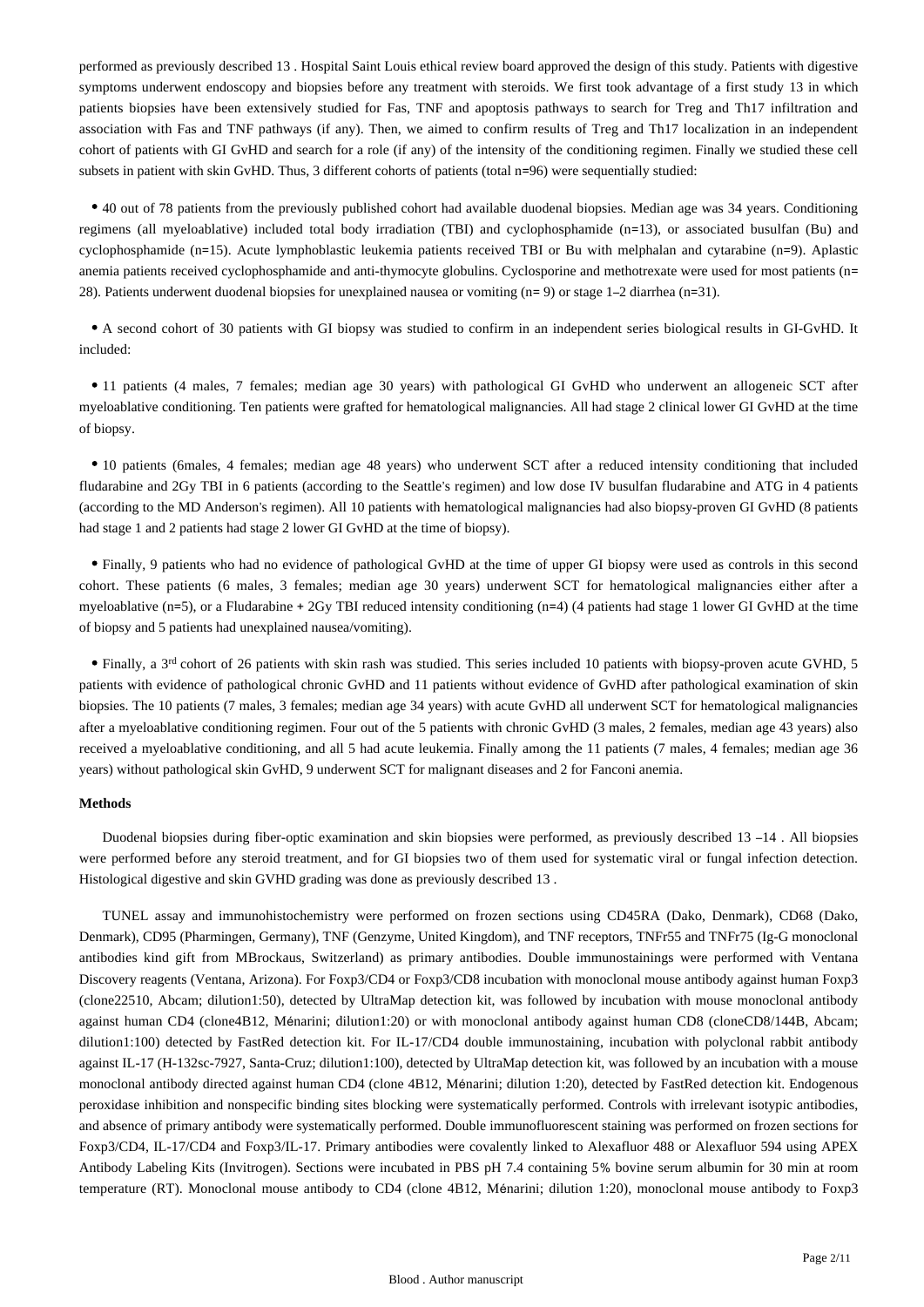(clone 22510, Abcam; dilution 1:50), or polyclonal rabbit antibody to IL-17 (H-132 sc-7927, Santa-Cruz; dilution 1:100) were applied to sections for 1 hour at RT. Sections were finally mounted in Vectashield medium containing DAPI. CD4 Th17/CD4  $T_{res}$  ratio was expressed as median and inter-quartile range (IQR) of the number of cells per field at 400× magnification.

Examiners were aware of clinical signs and treatment (if any) of the patients at the time of biopsies and for routine GvHD pathological evaluation. However, for Th17/Treg stainings patients were identified by anonymous 7 digits code corresponding to laboratory identification. It is thus unlikely that one examiner could associate patient identification with biopsy code. More importantly, biopsies were independently evaluated by 2 examiners (PR and AJ). In all cases of disagreement between examiners, a common reading was organized to achieve a consensus on count.

#### **Flow cytometry and intracellular cytokine staining**

Presence in the peripheral blood mononuclear cells (PBMCs) of  $CD3^+CD4^+$  IL-17<sup>+</sup> T cells (Th17) and  $CD3^+CD4^+$  Foxp3<sup>+</sup>  $CD25^{\text{high}}$ (Treg) was evaluated by flow cytometry. PBMCs were separated by density gradient centrifugation with lymphocytes separation medium (Organon, Durham, NC). After cell surface staining, cells were washed and resuspended in fixation/permeabilization solution (BD, Cytofix/Cytoperm kit; BD pharmingen) and intracellular staining was performed, following the manufacturer's instructions. For the detection of IL-17, PBMCs were incubated for 4 hours with 50 ng/mL phorbol myristate acetate and 750ng/mL ionomycin in the presence of monensin (eBioscience) in tissue culture incubator at 37°C.

Conjugated monoclonal antibodies for human CD3 (clone SK7) and CD4 (clone RPA-T4), were purchased from BD Biosciences. Conjugated monoclonal antibodies for human CD25 (clone BC96), Foxp3 (clone PCH101), and IL-17 (clone eBio64DEC17), were purchased from eBioscience. Monoclonal antibodies were conjugated to either fluorescein isothyocyanate (FITC), phycoerythrin (PE), PE-Cyanin 5 (PE-Cy5), allophycocyanin (APC), allophycocyanin-7 (APC-Cy7), Pacific Blue and Amcyan. Stained cells were all analyzed by a BD LSR II flow cytometer and data were analyzed by FlowJo software (Tree Star).

#### **Statistical analyses**

Reproducibility of Th17 and  $T_{res}$  counts was assessed through examination of discrepancy levels between the 2 examiners and intraclass correlation estimate with 95% confidence interval 15 . Th17 or  $T_{\text{rec}}$  characteristics (cell numbers or their ratio) were summarized through median level and range. Their ability to predict the existence of a clinical or pathological grade ≥2 GvHD was assessed through: Sensitivity , i.e. proportion of biopsies with a characteristic lower than a given limit in patients with acute clinical or pathological grade ≥2 GvHD. Specificity , i.e. proportion of biopsies with a characteristic equal to or higher than the same limit in patients without acute clinical or pathological grade ≥2 GvHD. The ability of a characteristic to predict clinical or pathological grade ≥ 2 GvHD was tested through 2-sided Fisher exact test, as well as association between Th17/T<sub>ree</sub> ratio with other GvHD pathological markers. For the comparison on proportion of CD4<sup>+</sup> CD25<sup>high</sup> Foxp3<sup>+</sup> cells, of Th17 cells and Th17/T<sub>reg</sub> ratio between the control group and the group with No GvHD on one hand, between the group with No GvHD and the group with acute GvHD on the other hand, Mann-Whitney non parametric test was used. The same test was used to compare median levels of  $CD4^+$  cell counts, proportion of  $CD4^+$  cells expressing Foxp3 or IL-17 as a function of pathological GvHD grade (0–1 versus 2 or more).

#### **Results**

Among 100 biopsies evaluated by the 2 examiners (PR, AJ), 96 counts showed a difference of 1 (n=21) or no difference at all (n=75) for Th17 identified by CD4/IL-17 double staining (Figure 1A,B ). For  $T_{res}$  identified by CD4/Foxp3 double staining (Figure 1C,D ), the corresponding figures were 89, 20 and 69, respectively. Differences were never greater than 2 for Th17 and 3 for  $T_{\text{res}}$  (3 biopsies). It should be noted that for the 11 discrepancies in Treg evaluation, 10 were for counts above 5. To summarize the high level of reproducibility between examiners, intraclass correlation was estimated to be 0.950 (95% confidence interval 0.927–0.966) for Th17 and 0.937 (95% confidence interval 0.907–0.957) for Treg.

Forty patients with suspected digestive GvHD (nausea/vomiting or diarrhea) had biopsies before any steroid treatment ( $1<sup>st</sup>$  cohort); 18 had severe pathologically proven GvHD (pathological stage  $\geq$  2) (Table 1A). Whatever the severity of acute GvHD, the number of CD4<sup>+</sup> cells did not varied (p=0.63, Figure 2A). As identified by CD4/Foxp3 staining, an increased proportion of CD4<sup>+</sup> cells expressing Foxp3 in duodenal biopsies of patients with grade  $\geq 2$  compared with patients with grade <2 was observed (p<0.0001, Figure 2B). Conversely, a decreased proportion of CD4<sup>+</sup> cells expressing IL-17 identified by and CD4/IL-17 staining in duodenal biopsies of patients with grade  $\geq 2$ compared with patients with grade <2 was detected (p=0.0013, Figure 2C ).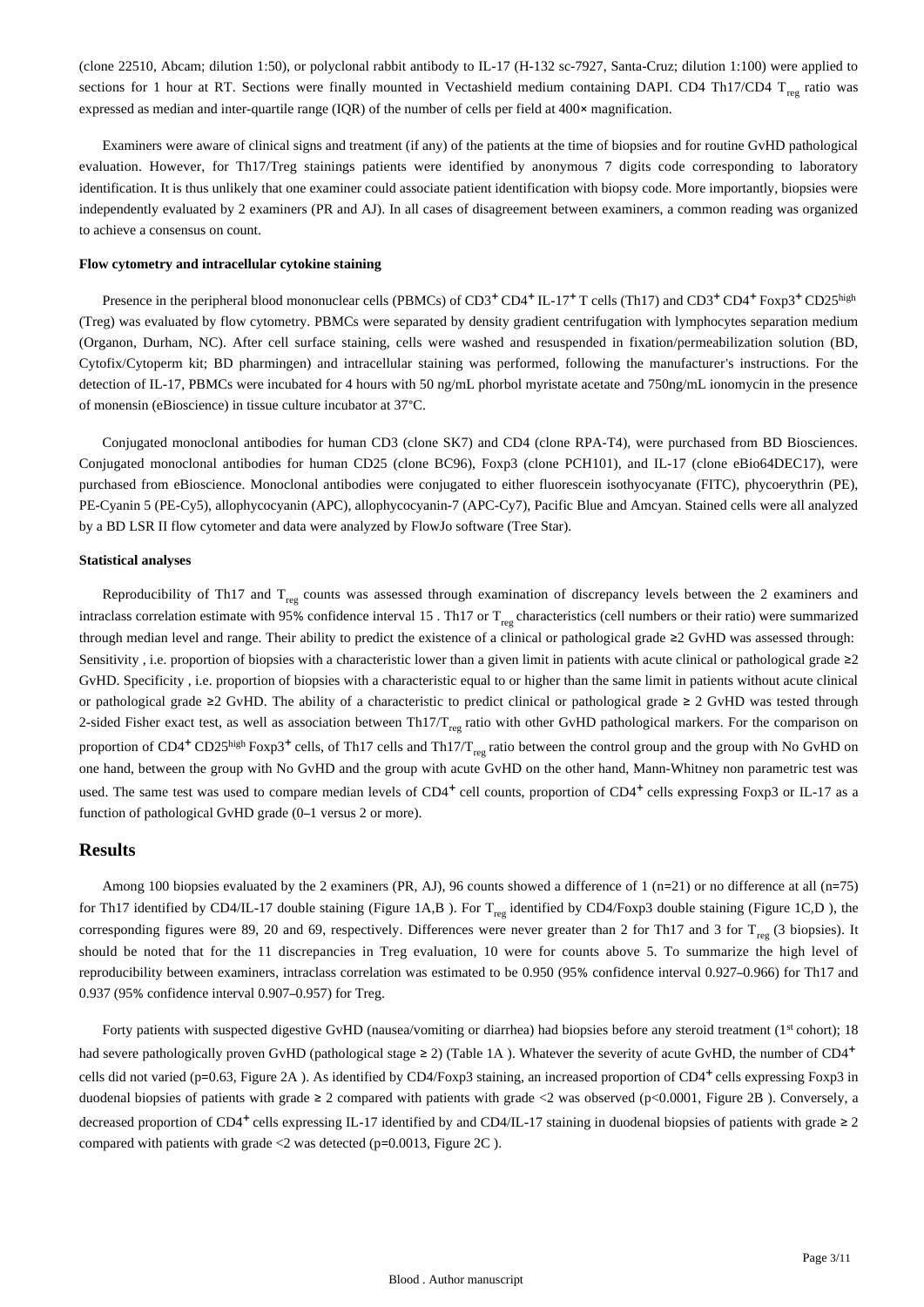The numbers of  $CD4^+$  expressing IL-17 or Foxp3 was low (Figure 1): CD4 Th17 ranging from 0 to 8 cells per field with a median of 1 (IQR 0.25–4); CD4 T<sub>reg</sub> median being 4 (IQR 1–6), with a median Th17/T<sub>reg</sub> ratio of  $\frac{1}{2}$  (Table 1A). Severe apoptosis, assessed by TUNEL, was found in 29 patients, Fas positive mononuclear cells in 23, significant TNF alpha expression in 20 and TNF receptor 1 in 26 ( Table 1B ).

In the 34 patients with pathological GvHD, CD4 Th17 cells numbers ranged between 0 and 7 with a median of 1, whereas CD4-T $_{reg}$ ranged between 0 and 11 with a median of 5 (Table 1A). A Th17/T<sub>reg</sub> ratio<1 correlated both with the clinical (sensitivity 74%, specificity 100%, p=0.001), and pathological grade ≥ 2 GvHD (sensitivity 94%, specificity 64%, p<0.001). Apoptotic epithelial cells were associated with more than 4 Th17 cells per field in only 3 biopsies but with more than 4  $T_{\text{res}}$  cells in 19 out of 34 biopsies. In the 6 biopsies without apoptotic cells, the corresponding figures were 5 and 0, respectively. A similar trend was found for Fas positive mononuclear cells. In the 17 biopsies with Fas negative cells, the corresponding figures were 7 and 1. In 20 biopsies with high TNF alpha expression, none had more than 4 Th17 cells, while 17 had more than 4  $T_{\text{res}}$  cells per field. In 20 biopsies without high TNF expression, the corresponding figures were 8 and 2. As a consequence, a Th17/T<sub>reg</sub> ratio<1 correlated with the intensity of apoptosis of epithelial cells (quantitative TUNEL assay), with Fas expression in the cellular infiltrate, and interestingly highly correlated with TNF and TNF receptors 1 and 2 expression (p<0.001 for all) (Table 1B ).

We next wanted to confirm, in an independent cohort ( $2<sup>nd</sup>$  cohort), results concerning Th17 and  $T_{reg}$  cells in human GI GvHD and to search if the intensity of the conditioning regimen (reduced intensity vs. myeloablative) influences the expression ratio of these 2 cell subsets. As summarized in Figure 2 and Table 2 , we found nearly the same results than in the previously studied cohort regarding Th17 and  $T_{\text{res}}$  cell density with regard to GvHD occurrence. However, neither Th17 (p=0.9) or  $T_{\text{res}}$  cells (p=0.5) numbers, nor Th17/T<sub>reg</sub> were influenced by the type of conditioning regimen.

While Foxp3 has a central role in  $T_{res}$  development, it is also clear that Foxp3 upregulation occurs with T cell activation. Thus, as an additional control of the specificity of our results, we used CD8/Foxp3 double staining on the two first cohorts. As shown in Figure 3 ,  $CD8<sup>+</sup>$  Foxp3<sup>+</sup> cells counts were negligible compared with CD8+ cells in both first and second cohort whatever the GvHD status (median of 1 and 0.5 cells per field for  $CD8^+$  Foxp3<sup>+</sup>, and 30 and 25.5 cells for  $CD8^+$ , respectively) (Figure 3).

Since recent experimental results in a mouse model suggest that Th17 cells might be more involved in skin GvHD rather than in GI GvHD 4, 7 –11, we analyzed data in an additional cohort of 25 patients ( $3<sup>rd</sup>$  cohort) with acute skin rash or chronic lichenoid skin lesions who underwent skin biopsies (Figure 4). As summarized in Table 3, we found again similar results regarding Th17 and  $T_{\text{re}}$  cell ratio with regard to acute GvHD occurrence. Results in chronic GvHD were statistically insignificant with regard to Th17 and  $T_{res}$  cell numbers but showed similar trends with regards to Th17/ $T_{reg}$ .

Finally, we assessed the presence of Th17 and  $T_{\text{res}}$  subsets in the PBMCs of 31 patients of the second (GI biopsied) and third cohort (skin biopsied). Samples were analyzed from prospectively collected material at a mean of 3 months post transplantation. Five healthy individuals were included as controls. Because some patients were highly lymphopenic after hematopoietic stem cell transplantation, both subsets were detectable in 23 of the 31 patients. Th17 and  $T_{\text{req}}$  frequencies were then correlated to the presence of GvHD. Within the 23 patients, 8 did not have sign of GvHD at time of sampling while 12 presented acute and 3 chronic GvHD. The  $T_{\text{res}}$  cell percentage was significantly lower in the 12 patients with acute GvHD than in the 8 patients without GvHD (1.6  $\pm$  0.35% versus 0.46  $\pm$  0.1%; p<0.001) ( Figure 5A ). For the 3 patients with chronic GvHD, the percentage of  $T_{\text{rec}}$  cells was 1.7  $\pm$  1.0%. However, we found no correlation between Th17 cell percentage and GvHD occurrence (Figure 5B). The Th17/ $T_{\text{res}}$  ratio was statistically no different between patients with or without signs of acute GvHD (p=0.14, Figure 5C).

#### **Discussion**

In total, 96 patients' biopsies have been analyzed here to assess the potential role of Th17 cells in human GvHD. We first explored a cohort of 40 patients with suspected GvHD of the GI tract. Th17/T<sub>reg</sub> correlated both with the clinical diagnosis and disease severity as assessed by pathological grade or by the intensity of the alloimmune reaction (apoptosis of epithelial cells, Fas expression, TNF and TNF receptors). We then assessed Th17/T<sub>ree</sub> ratio in two other independent cohorts; a second cohort of patients with GI biopsies confirmed that  $Th17/T<sub>rec</sub>$  ratio<1 correlated both with the clinical diagnosis and pathological grade irrespective of what the pre-transplant conditioning regimen was. Finally patients with skin GvHD were studied, and results in this last cohort of patients with skin disease confirmed those found in patients with GI-GvHD.

The Th17/ $T_{\text{reg}}$  ratio we found in this human GvHD study does not support the hypothesis of a reciprocal relationship between Th17-induced pathology and  $T_{\text{res}}$  regulatory role proposed for autoimmune diseases 2, 16, especially in the GI tract. CD4 Th17 cells have been characterized in situ in human autoimmune diseases including Sjogren's syndrome, Crohn's disease and rheumatoid arthritis in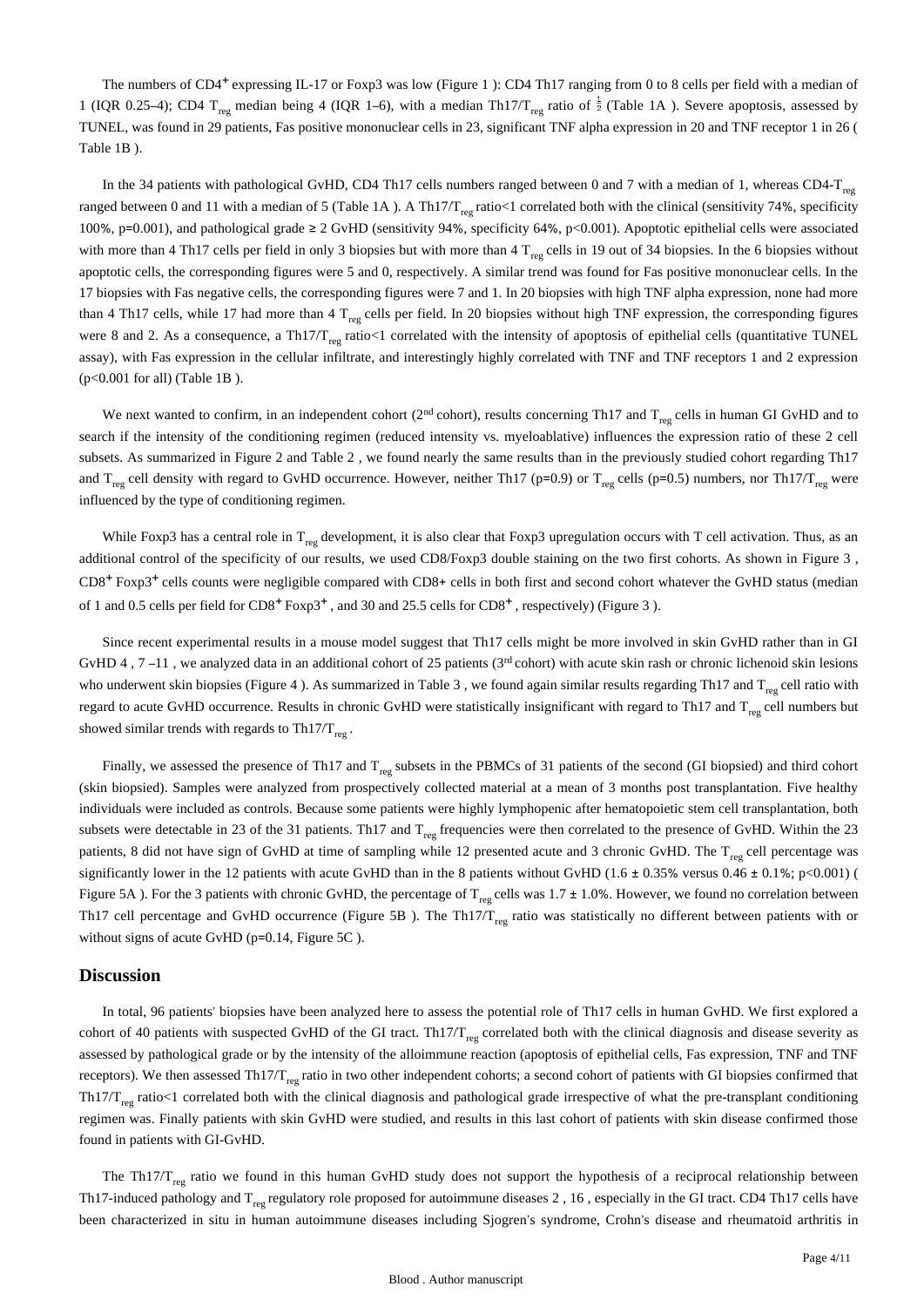humans 17-20. In this first study of Th17 in human GvHD we found a lower number of CD4 Th17 cells than in our 5 controls of inflammatory active Crohn's disease. This lower percentage of Th17 in GvHD as compared to Crohn's disease should be kept in mind since this latter disease is usually considered as the prototypic Th1-Th17 GI disease  $21$  . T<sub>reg</sub> cells numbers we detected in the GvHD biopsies are in agreement with Rieger and coworkers study 22 who found a mean of 5.4 cells/field and few  $T_{res}$  cells around crypts in acute GvHD patients. It is of note however that, contrary to these authors, we did not found increased numbers of  $T_{reg}$  in patients without GvHD.

Today all our knowledge on the role of Th17 cells in GvHD comes from experimental mice studies that lead to divergent conclusions. The role of Th17 has been studied in idiopathic pneumonia syndrome and chronic GvHD rodent models 8 –9 . Th17 was most recently studied in experimental acute GvHD. Carlson and coworkers 7 reported that high dose of in vitro differentiated Th17 mediated severe cutaneous and pulmonary lesions. Yi and coworkers 11 showed that IL-17−/− donor T cells had high Th1 differentiation and induced severe acute GvHD damage. This is in accordance with the results of our human study, where a low Th17/ $T_{\text{rec}}$  ratio also correlated with severe clinical and pathological GvHD, apoptosis intensity and TNF alpha expression. However, a limitation inherent to our human study design is that no sequential biopsies (i.e. in non symptomatic patients, early after transplantation) were performed. Thus recent experimental results of Kapple and coworkers 4 and of Iclozan and colleagues 23 suggesting that Th17 contributes to the early phase of CD4-mediated GvHD cannot be ascertained in the present study. In another recent study Yi and coworkers 10 used either wild-type mice donor CD4+ T cells that lead to a predominantly Th1 cell mediated disease that preferentially mediated GVHD tissue damage in the gut and liver. However, when authors used IFN-γ-/− CD4+ T cells GvHD that enhanced Th2 and Th17 differentiation and exacerbated tissue damage in the lung and skin; absence of both IL-4 and IFN-γ resulted in enhanced Th17 differentiation and preferential, although not exclusive, tissue damage in the skin. The tissue-specific GVHD mediated by Th1, Th2, and Th17 cells was, in part, associated with their tissue-specific migration mediated by differential expression of chemokine receptors. In view of such results and those obtained using Th17-expanded cells that also induced a skin prominent disease, we also analyzed skin biopsies but we did not find evidence for Th17 cells expansion in skin GvHD in humans. It should also be stressed that cyclosporine A use in human to prevent GvHD also inhibit IL-17 secretion 24 and may have altered fate of Th17 cells in human GvHD.

Most recently the relationship between Th17 and  $T_{reg}$  has gained a further level of complexity. Indeed, CD25 high Foxp3<sup>+</sup> regulatory T cells might be able to differentiate into IL-17-producing cells 25 –26 . This has also to be considered for GvHD analysis in human. However we never found cells co-expressing IL-17 and Foxp3 in human biopsies.

Although this study represents the first one in human GvHD and is based on the analysis of nearly one hundred biopsies, we acknowledge some limitations. First larger number of patients with chronic GvHD should be studied. Second, a biopsy is only able to depict a situation (photography) at a given time post transplant even if this time correspond to early onset of clinical signs. Analyses we performed on these 2 cell subsets in peripheral blood found no correlation between Th17 cell percentage and GvHD occurrence and the Th17/Treg ratio was not statistically different between patients with or without signs of GvHD. Thus with the limitation inherent to human studies we cannot rule out that early pathogenetic mechanisms in human GvHD involve a prominent role of the Th17 cell subset. This is particularly relevant in view of recent results by Litjens and coworkers 27 who demonstrated in vitro that the repertoire of alloreactive  $CD4<sup>+</sup>$  T cells is biased to a Th17 response with an average 24% of alloreactive CD154<sup>+</sup> CD4<sup>+</sup> memory T cells producing IL-17 after polyclonal stimulation. Unexpectedly, in this study mixed cell cultures from HLA-identical donors also generated alloreactive CD154+ CD4<sup>+</sup>T cells and yielded the highest frequency compared with HLA-non identical combinations.

In conclusion Th17 in human GvHD were not associated with evidence of severe tissue damage at disease onset, but in situ quantification of the Th17/T<sub>reg</sub> ratio was a specific marker of human GvHD.

#### **Ackowledgements:**

This research was supported by a grant from the European Commission StemDiagnositics Contract No LSHB-CT-2007-037703, and by Institut National du Cancer and Cancéropôle Ile de France, Conseil régional Ile de France and Agence de Biomédecine. RPL received a bursary award from the Aplastic Anemia and Myelodysplastic Syndrome International Foundation Mrs. Stéphanie Belhadj for excellent technical assistance.

#### **Footnotes:**

**Responsibilities** GS designed the study and with PR and AJ analyzed the data and wrote the manuscript; CL and AD performed immunochemistry analyses; PB contributed to immunohistochemistry analyses; EC and CD collected and prepared PBMC; KK and RPL performed flow cytometry and analyzed data; CP and AQ collected and summarized clinical data; MR PR and RPL recruited patients and participated in manuscript discussion; JYM performed statistical analyses and actively participated to the writing of the manuscript.

#### **References:**

- 2 . Bettelli E , Korn T , Oukka M , Kuchroo VK . Induction and effector functions of T(H)17 cells . Nature . Jun 19 2008 ; 453 : (7198 ) 1051 1057
- 3 . Bettelli E , Oukka M , Kuchroo VK . T(H)-17 cells in the circle of immunity and autoimmunity . Nat Immunol . Apr 2007 ; 8 : (4 ) 345 350
- 4 . Kappel LW , Goldberg GL , King CG . IL-17 contributes to CD4-mediated graft-versus-host disease . Blood . Oct 17 2008 ;

<sup>1 .</sup> Socie G , Blazar BR . Acute graft-versus-host disease; from the bench to the bedside . Blood . Nov 12 2009 ; 114 : (20 ) 4327 - 4336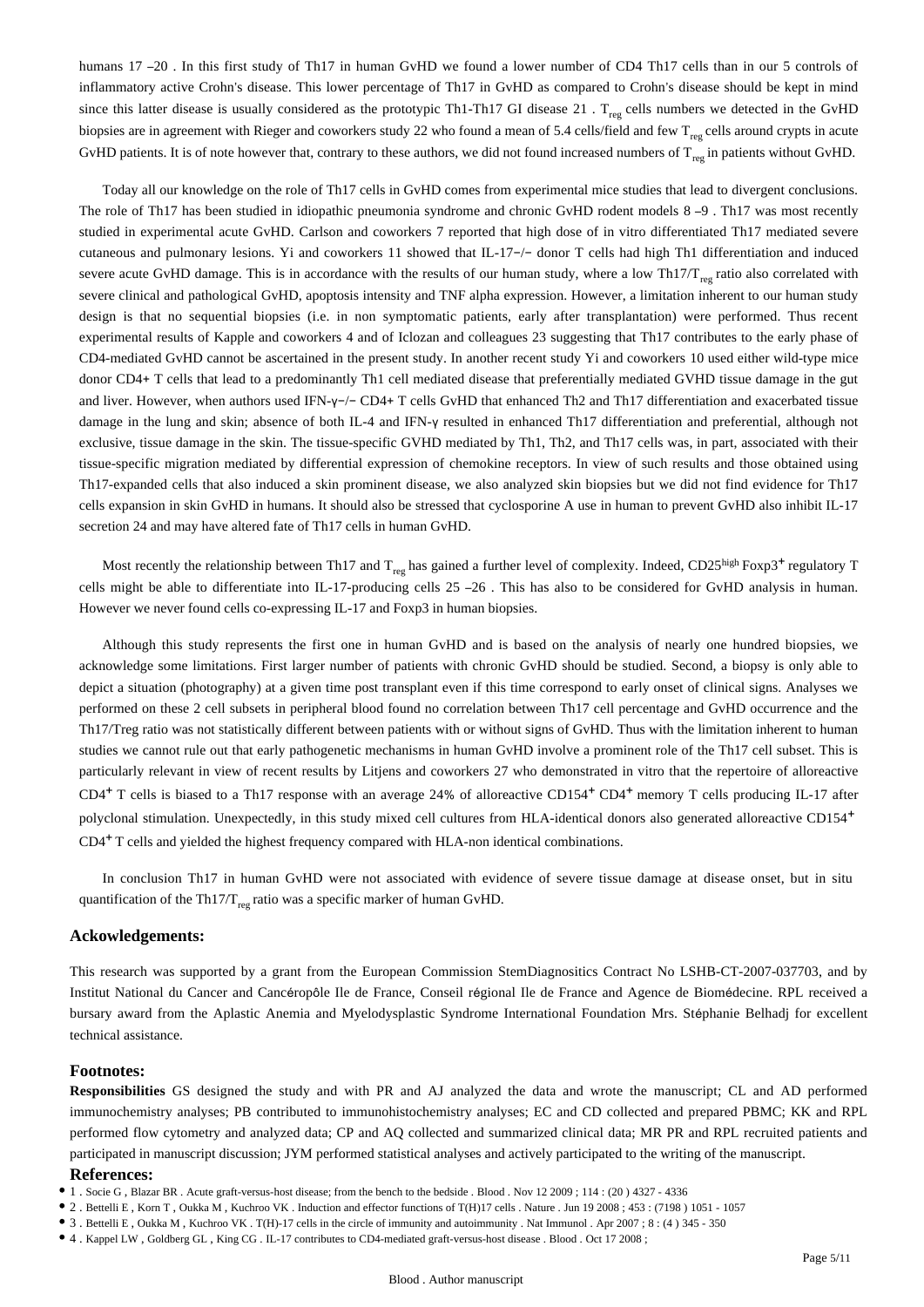- 5 . Laurence A , O'Shea JJ . T(H)-17 differentiation: of mice and men . Nat Immunol . Sep 2007 ; 8 : (9 ) 903 905
- 6 . McGeachy MJ , Cua DJ . Th17 cell differentiation: the long and winding road . Immunity . Apr 2008 ; 28 : (4 ) 445 453
- 7 . Carlson MJ , West ML , Coghill JM , Panoskaltsis-Mortari A , Blazar BR , Serody JS . In vitro differentiated TH17 cells mediate lethal acute graft-versus- host disease with severe cutaneous and pulmonary pathology . Blood . Oct 28 2008 ;
- 8 . Chen X , Vodanovic-Jankovic S , Johnson B , Keller M , Komorowski R , Drobyski WR . Absence of regulatory T-cell control of TH1 and TH17 cells is responsible for the autoimmune-mediated pathology in chronic graft-versus-host disease . Blood . Nov 15 2007 ; 110 : (10 ) 3804 - 3813
- 9 . Mauermann N , Burian J , von Garnier C . Interferon-gamma regulates idiopathic pneumonia syndrome, a Th17+CD4+ T-cell-mediated graft-versus-host disease . Am J Respir Crit Care Med . Aug 15 2008 ; 178 : (4 ) 379 - 388
- 10 . Yi T , Chen Y , Wang L . Reciprocal differentiation and tissue-specific pathogenesis of Th1, Th2, and Th17 cells in graft-versus-host disease . Blood . Oct 1 2009 ; 114 : ( 14 ) 3101 - 3112
- 11 . Yi T , Zhao D , Lin CL . Absence of donor Th17 leads to augmented Th1 differentiation and exacerbated acute graft-versus-host disease . Blood . Sep 1 2008 ; 112 : (5 ) 2101 - 2110
- 12 . Przepiorka D , Weisdorf D , Martin P . 1994 Consensus Conference on Acute GVHD Grading . Bone Marrow Transplant . Jun 1995 ; 15 : (6 ) 825 828
- 13 . Socie G , Mary JY , Lemann M . Prognostic value of apoptotic cells and infiltrating neutrophils in graft-versus-host disease of the gastrointestinal tract in humans: TNF and Fas expression . Blood . Jan 1 2004  $\cdot$  103  $\cdot$  (1) 50 - 57
- 14 . Murata H , Janin A , Leboeuf C . Donor-derived cells and human graft-versus- host disease of the skin . Blood . Mar 15 2007 ; 109 : (6 ) 2663 2665
- 15 . Donner A , Wells G . A comparison of confidence interval methods for the intraclass correlation coefficient . Biometrics . Jun 1986 ; 42 : (2 ) 401 412
- 16 . Yang J , Chu Y , Yang X . Th17 and natural Treg cell population dynamics in systemic lupus erythematosus . Arthritis Rheum . May 2009 ; 60 : (5 ) 1472 1483
- 17 . Christodoulou MI , Kapsogeorgou EK , Moutsopoulos NM , Moutsopoulos HM . Foxp3+ T-regulatory cells in Sjogren's syndrome: correlation with the grade of the autoimmune lesion and certain adverse prognostic factors . Am J Pathol . Nov 2008 ; 173 : (5 ) 1389 - 1396
- 18 . Fujino S , Andoh A , Bamba S . Increased expression of interleukin 17 in inflammatory bowel disease . Gut . Jan 2003 ; 52 : (1 ) 65 70
- 19 . Pene J , Chevalier S , Preisser L . Chronically inflamed human tissues are infiltrated by highly differentiated Th17 lymphocytes . J Immunol . Jun 1 2008 ; 180 : (11 ) 7423 - 7430
- 20 . Sakai A , Sugawara Y , Kuroishi T , Sasano T , Sugawara S . Identification of IL-18 and Th17 cells in salivary glands of patients with Sjogren's syndrome, and amplification of IL-17-mediated secretion of inflammatory cytokines from salivary gland cells by IL-18 . J Immunol . Aug 15 2008 ; 181 : (4 ) 2898 - 2906
- 21 . Brand S . Crohn's disease: Th1, Th17 or both? The change of a paradigm: new immunological and genetic insights implicate Th17 cells in the pathogenesis of Crohn's disease . Gut . Aug 2009 ; 58 : (8 ) 1152 - 1167
- 22 . Rieger K , Loddenkemper C , Maul J . Mucosal FOXP3+ regulatory T cells are numerically deficient in acute and chronic GvHD . Blood . Feb 15 2006 ; 107 : (4 ) 1717 1723
- 23 . Iclozan C , Yu Y , Liu C . T helper17 cells are sufficient but not necessary to induce acute graft-versus-host disease . Biol Blood Marrow Transplant . Feb 16 2 : 170 178
- 24 . Zhang C, Zhang J, Yang B, Wu C. Cyclosporin A inhibits the production of IL-17 by memory Th17 cells from healthy individuals and patients with rheumatoid arthritis . Cytokine . Jun 2008 ; 42 : (3 ) 345 - 352
- 25 . Koenen HJ , Smeets RL , Vink PM , van Rijssen E , Boots AM , Joosten I . Human CD25highFoxp3pos regulatory T cells differentiate into IL-17-producing cells . Blood . Sep 15 2008 ; 112 : (6 ) 2340 - 2352
- 26 . Lochner M , Peduto L , Cherrier M . In vivo equilibrium of proinflammatory IL-17+ and regulatory IL-10+ Foxp3+ RORgamma t+ T cells . J Exp Med . Jun 9 2008 ; 205 : (6 ) 1381 - 1393
- 27 . Litjens NH, van de Wetering J, van Besouw NM, Betjes MG. The human alloreactive CD4+ T-cell repertoire is biased to a Th17 response and the frequency is inversely related to the number of HLA class II mismatches . Blood . Oct 29 2009 ; 114 : (18 ) 3947 - 3955

Th17 and Treg distribution in gut biopsies of patients with mild and severe GvHD

Th17 and  $T_{\text{res}}$  were identified by the expression of IL-17 or Foxp3, respectively in CD4+ cells using 2-colour immunohistochemistry (IL-17 in brown: A, B; Foxp3 in brown C, D; and CD4 in red; A,B,C,D) Th17 cells were more numerous in patients with mild GvHD (arrowhead: A) whereas  $T_{\text{reg}}$  were present in patients with severe GvHD (arrowhead: D) Counts of double immunostained cells were independently assessed by 2 pathologists (PR and AJ) on an Olympus AX 70 microscope with wide-field eyepiece number 26.5. At 400× magnification, this wide-field eyepiece provided a field size of  $0.344$  mm<sup>2</sup>.



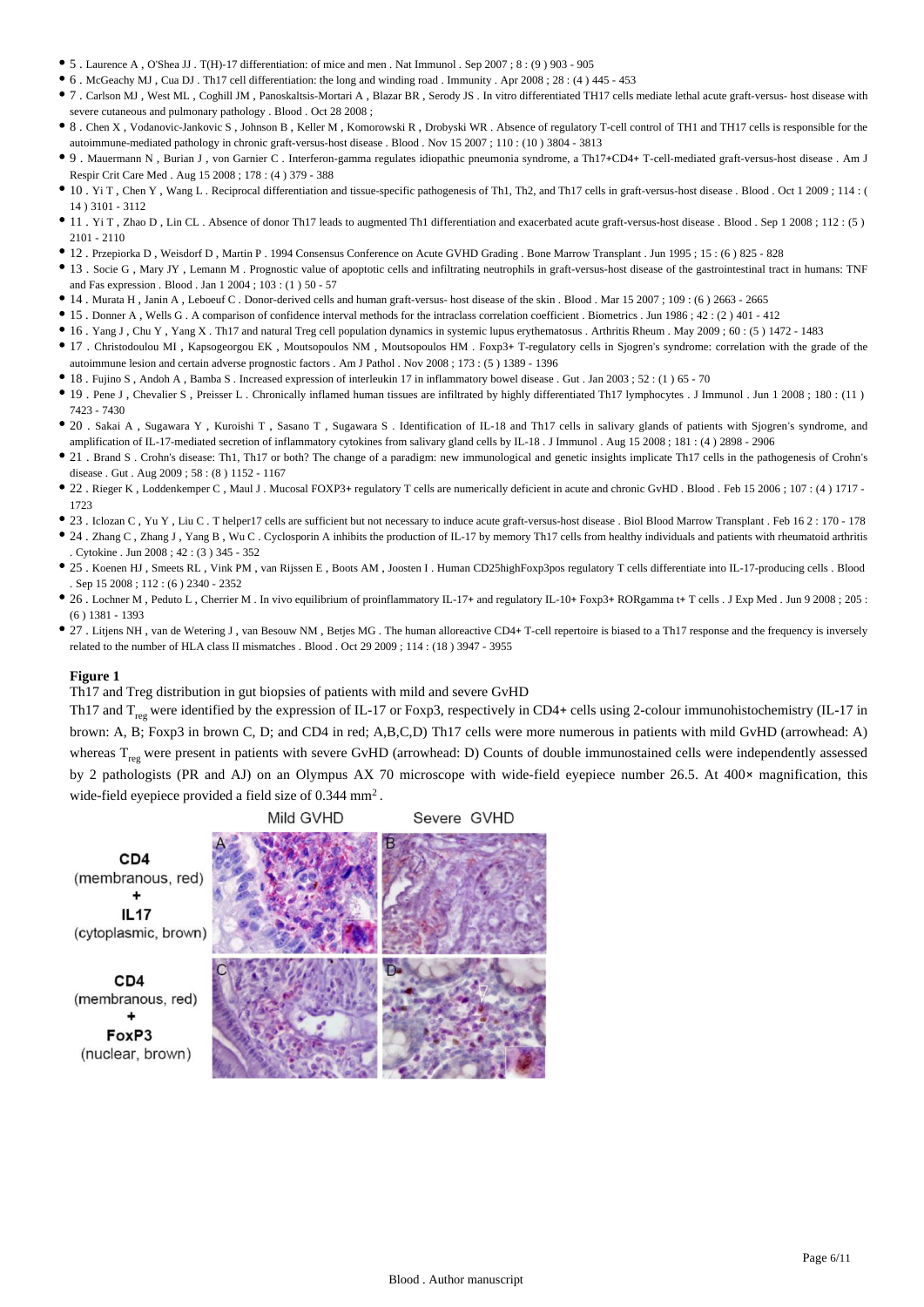CD4<sup>+</sup> counts, CD4<sup>+</sup> Foxp3<sup>+</sup> and CD4+Foxp3+ cell proportions in duodenal biopsies of patients with grade <2 or  $\geq 2$  (1<sup>st</sup> and 2nd cohorts) A, Absolute number of CD4<sup>+</sup> cells per field in the first and second cohorts of duodenal biopsie B, Percentage of CD4<sup>+</sup> cells expressing Foxp3 in the same cohort C, Percentage of  $CD4^+$  cells expressing IL-17 in the same cohort An increased proportion of  $CD4^+$  cells express Foxp3 in duodenal biopsies of patients with grade  $\geq 2$  compared with patients with grade <2 in the two cohorts A decreased proportion of CD4<sup>+</sup> cells express IL-17 in duodenal biopsies of patients with grade ≥ 2 compared with patients with grade <2 in the two cohorts.



#### **Figure 3**

CD8+ and CD8+Foxp3+ cells in duodenal biopsies in the 1st and 2nd cohorts

Number of CD8<sup>+</sup> and CD8<sup>+</sup> Foxp3<sup>+</sup> cells in GvHD patients with grade <2 or ≥ 2. While Foxp3 has a central role in T<sub>reg</sub> development, it is also clear that Foxp3 upregulation occurs with T cell activation. Thus, as a control of the specificity, CD8/Foxp3 double staining was performed on the two first cohorts. Counts showed that most of the CD8<sup>+</sup> cells are not activated in the 2 independent cohorts of patients who underwent duodenal biopsies.

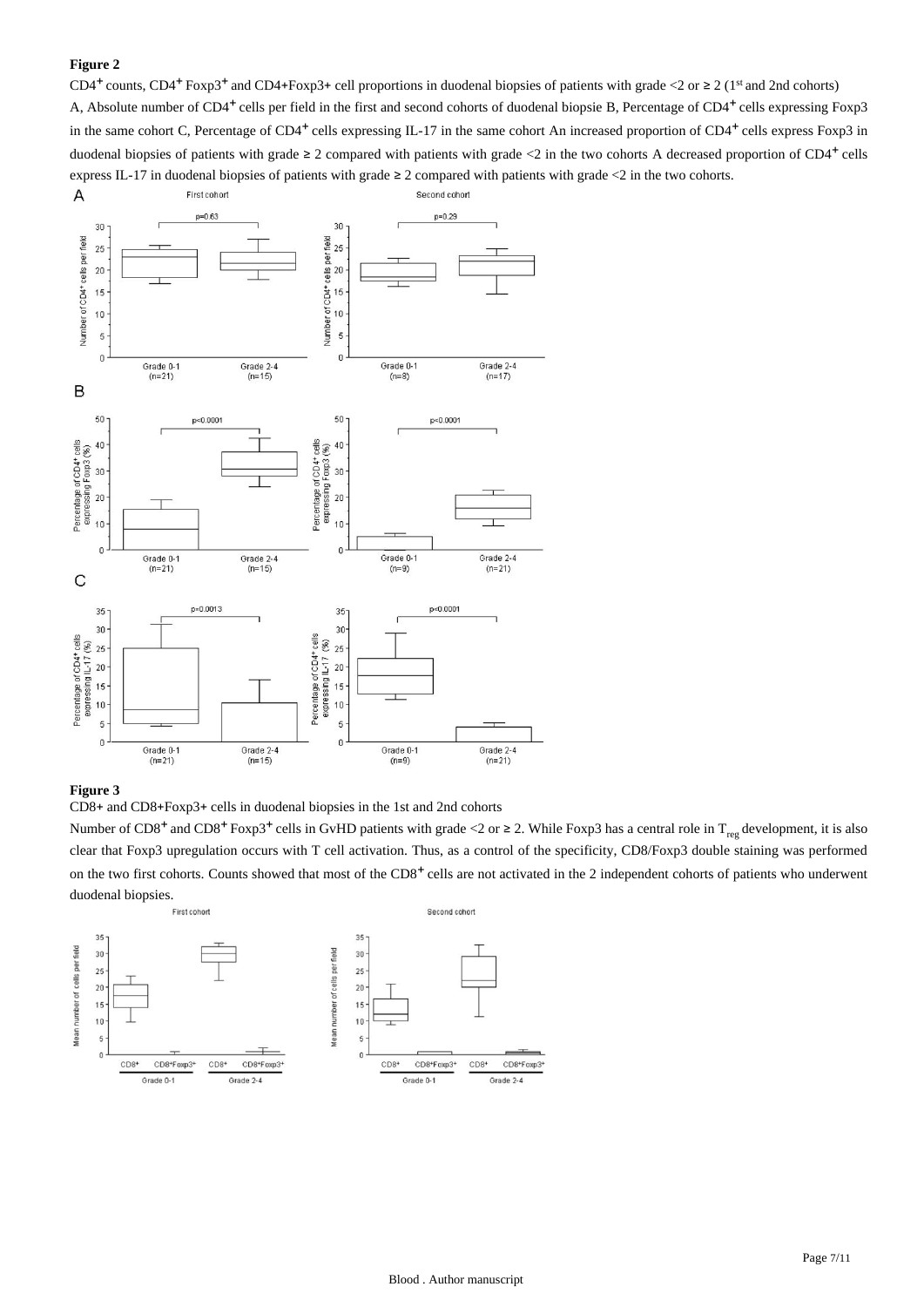Double immunofluorescent staining with IL-17 and Foxp3 in skin biopsies of patients with acute, chronic and no GvHD

A, Skin biopsies showed infiltrates and apoptotic bodies (arrows) in acute and chronic lichenoid eruption but not in patients without GvHD. B, Overlay of double immunofluorescent staining with IL-17 (red) and Foxp3 (green) antibodies showed Foxp3 expressing cells in skin biopsies of patients with acute and chronic GVHD and IL17-expressing cells in skin biopsies of patients without GVHD. C, Enlargement of the stained cells showed that no of them expressed both IL- 17 and Foxp3.

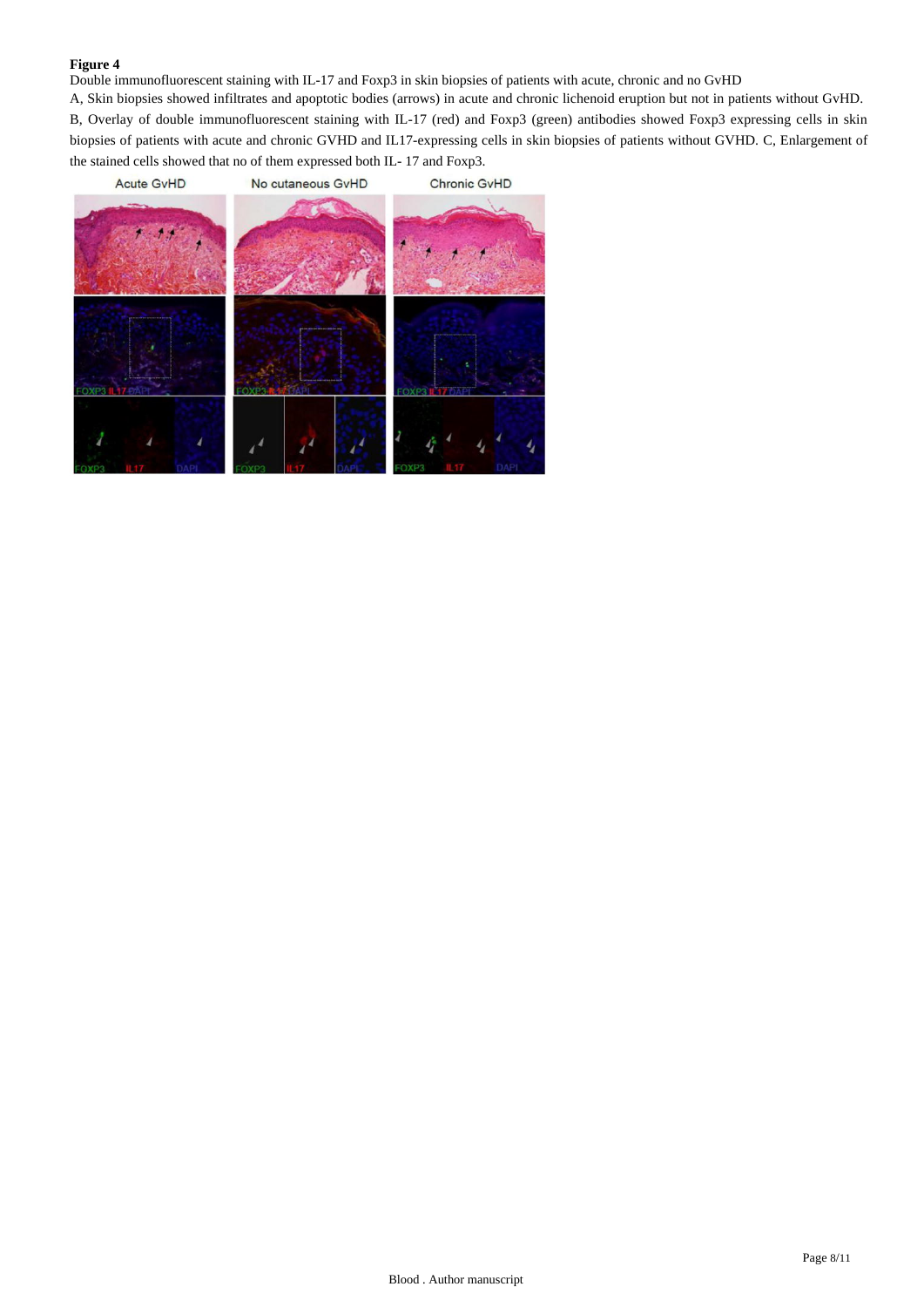Flow cytometry analyses of Th17, and of  $T_{\text{regs}}$  in the peripheral blood of 31 patients with acute, chronic or no chronic GvHD

Flow cytometry analyses of Th17, and of  $T_{\text{res}}$  in the peripheral blood of 23 patients with acute, chronic or no chronic GvHD PBMCs from healthy controls (n = 5) and patients with GvHD (acute, n=12 and chronic, n=3) or without (n=8) were stained with anti-CD3, anti-CD4, anti-CD25 antibodies followed by intracellular Foxp3 antibody and examined by flow cytometry. Intracellular IL-17 antibody was also examined by flow cytometry after stimulation for 6 hours with PMA and Ionomycine. A, Frequencies of  $T_{res}$  in patients and controls B, Frequencies of Th17 T cells in patients and controls C, Th17/T<sub>regs</sub> ratio in patients and controls The mean value of each group is represented (

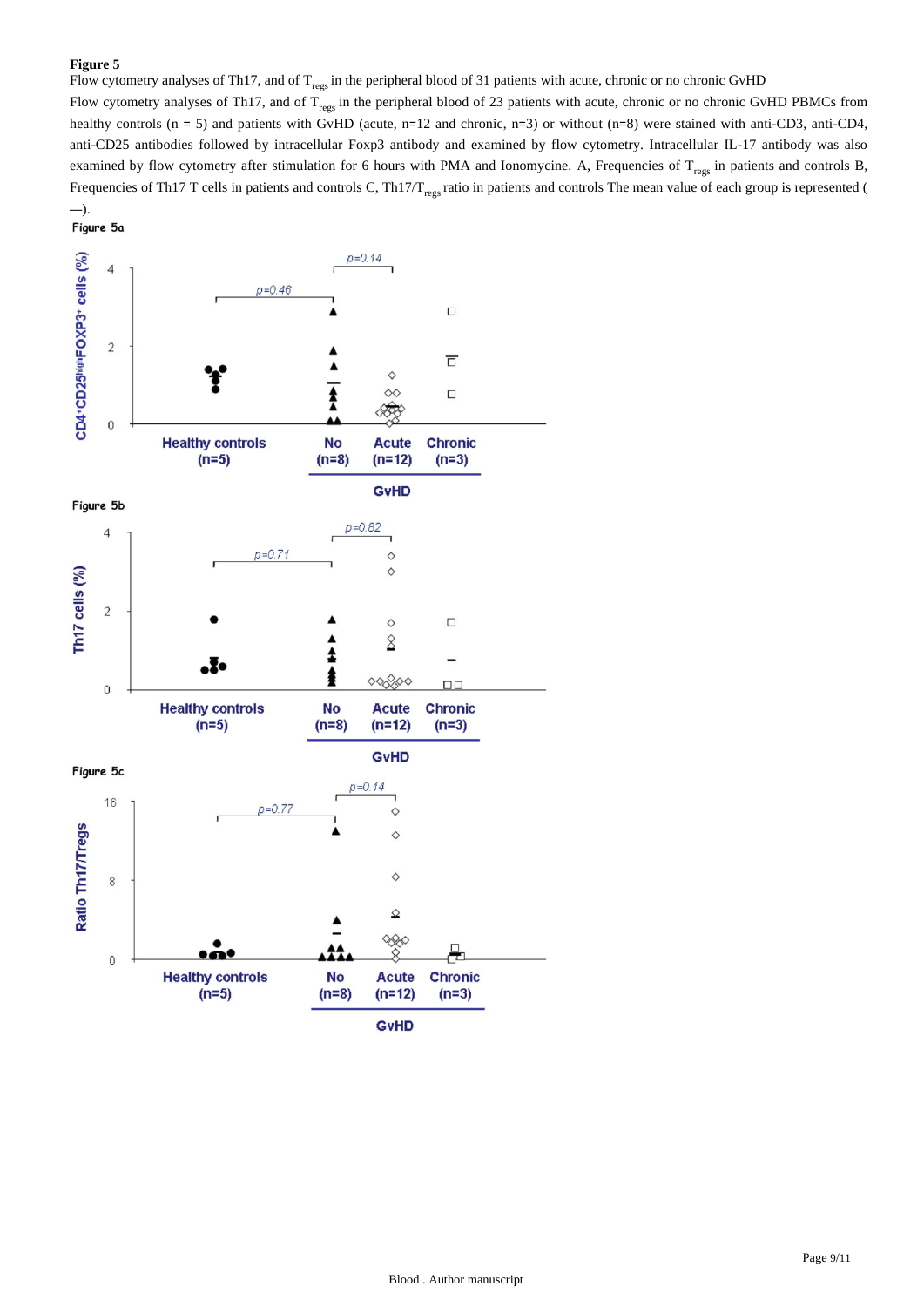# **Table 1A**

| Th17 and $T_{reg}$ numbers in 40 patients with and without clinical or pathological digestive GvHD (1 <sup>st</sup> cohort) |  |
|-----------------------------------------------------------------------------------------------------------------------------|--|
|-----------------------------------------------------------------------------------------------------------------------------|--|

|                                  | Total $(n=40)$ |             | <b>GyHD</b> clinical (final diagnosis) |              |               | GvHD pathologically proven |                    |  |
|----------------------------------|----------------|-------------|----------------------------------------|--------------|---------------|----------------------------|--------------------|--|
|                                  |                | No $(n=6)$  | $ves (n=34)$                           | No $(n=6)$   | Yes $(n=34)$  | Grade $0-1$ (n=22)         | Grade $2-4$ (n=18) |  |
| <b>Th17</b> median (range)       | $1.0(0-8)$     | $5.5(1-8)$  | $1.0(0-7)$                             | $5.5(4-8)$   | $1.0(0-7)$    | $2.0(0-8)$                 | $0.5(0-4)$         |  |
| <b>Treg</b> median (range)       | $4.0(0-11)$    | $0.0(0-1)$  | $5.0(0-11)$                            | $0.0(0-3)$   | $5.0(0-11)$   | $2.0(0-6)$                 | $6.5(0-11)$        |  |
| <b>Th17/Treg</b> *median (range) | $0.5(0.05-16)$ | $9.0(2-16)$ | $0.4(0.05-10)$                         | $10(2.3-16)$ | $0.4(0.05-6)$ | $1.5(0.13-16)$             | $0.1(0.05-4)$      |  |
| <b>Th17/Treg</b> <1 $n$ (%)      | 25(63%)        | $0(0\%)$    | 25 (74%)                               | $0(0\%)$     | 25 (74%)      | 8(36%)                     | 17 (94%)           |  |

# **Table 1B**

Correlations of Th17 and  $T_{reg}$  numbers, and Th17/ $T_{reg}$  ratio with other GvHD pathological markers (1<sup>st</sup> cohort)

|                                               | Th17 > 4       | Treg > 4       | Th17/Treg < 1  | p <sup>1</sup> |
|-----------------------------------------------|----------------|----------------|----------------|----------------|
| Apoptotic epithelial cells (TUNEL)            |                |                |                |                |
| No $(n=6)$                                    | 5              | $\overline{0}$ | $\mathbf{0}$   | 0.001          |
| Yes $(n=34)$                                  | 3              | 19             | 25             |                |
| More than 5 per field $(n=29)$                | $\overline{0}$ | $10\,$         | 15             | 0.03           |
| Less than 5 per field $(n=11)$                | 8              | 9              | 10             |                |
| Apoptotic cells within the infiltrate (TUNEL) |                |                |                |                |
| No $(n=19)$                                   | 8              | 3              | $\overline{7}$ | 0.03           |
| Yes $(n=21)$                                  | $\mathbf{0}$   | 16             | 18             |                |
| Fas expression within the cellular infiltrate |                |                |                |                |
| No $(n=17)$                                   |                |                | 6              | 0.003          |
| Yes $(n=23)$                                  |                | 18             | 19             |                |
| More than 5 cells per field $(n=8)$           | 0              | 7              |                | 0.2            |
| Less than $5$ cells per field (n=32)          | 8              | 12             | 18             |                |
| TNF receptor 1                                |                |                |                |                |
| No $(n=14)$                                   | 8              | $\overline{0}$ | 3              | < 0.001        |
| Yes $(n=26)$                                  | $\mathbf{0}$   | 19             | 22             |                |
| TNF receptor 2                                |                |                |                |                |
| No $(15)$                                     | 8              | $\overline{0}$ | 3              | < 0.001        |
| Yes $(n=25)$                                  | $\mathbf{0}$   | 19             | 22             |                |
| <b>TNF</b>                                    |                |                |                |                |
| Less than 20 cells per field $(n=20)$         | 8              | $\overline{2}$ | $\overline{7}$ | < 0.001        |
| More than 20 cells per field $(n=20)$         | $\theta$       | 17             | 18             |                |

**<sup>1</sup>**Fischer's exact test for the association of Th17/Treg <1 with the other pathological parameters